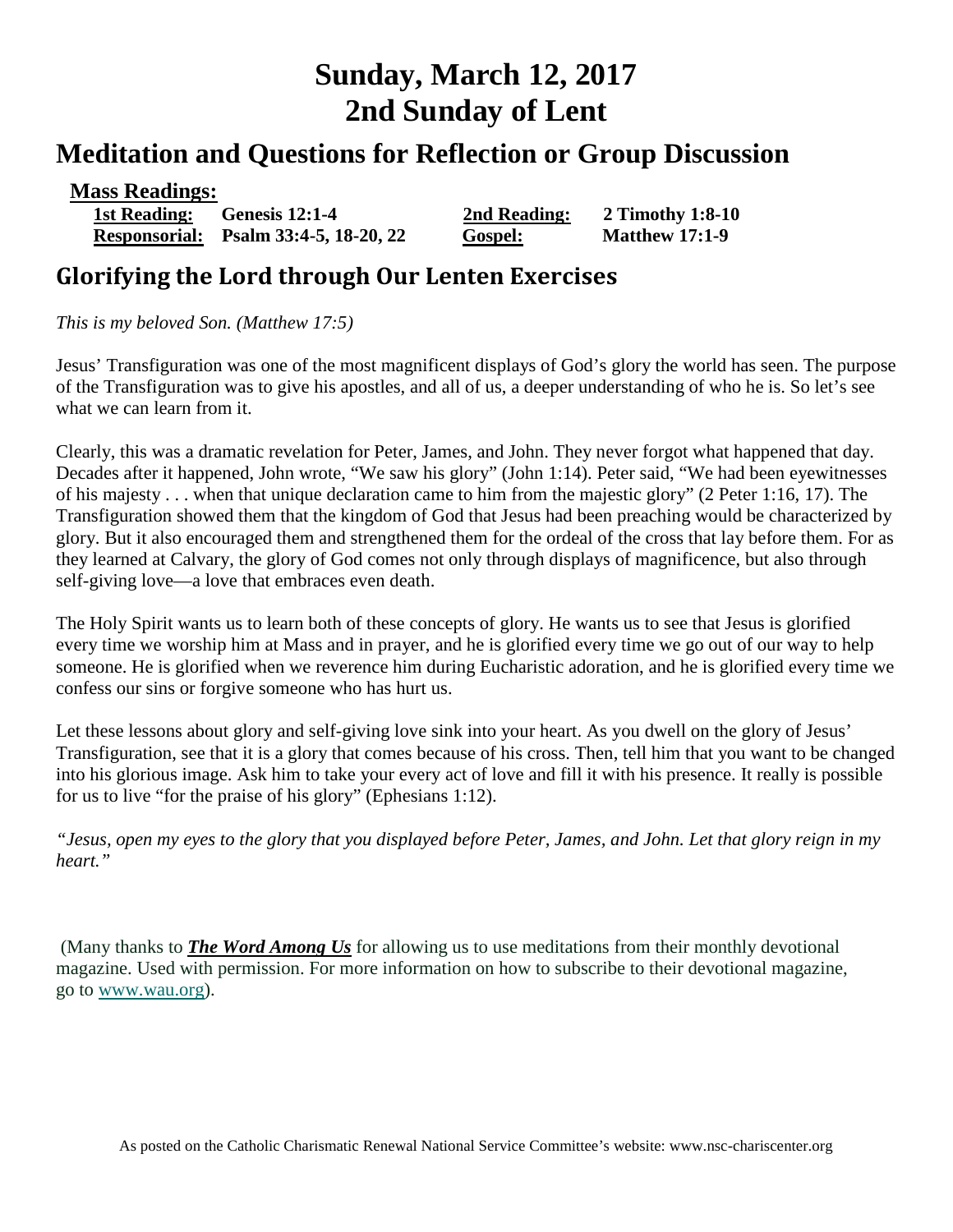#### **Sunday, March 12, 2017**

#### *Questions for Reflection or Discussion:*

- 1. In the first reading, the Lord says these words to Abraham: "Go forth from the land of your kinsfolk and from your father's house to a land that I will show you. I will make of you a great nation, and I will bless you; I will make your name great, so that you will be a blessing. I will bless those who bless you and curse those who curse you. All the communities of the earth shall find blessing in you."
	- In what way has the Lord fulfilled these words to Abraham?
- 2. The first reading ends with these words: "Abram went as the LORD directed him."
	- The Church calls Abraham "Our Father in Faith." How would you describe his faith?
- 3. The responsorial psalm provides some of the reasons we can put our trust and hope in the Lord.
	- What are some of the reasons given?
	- What are your reasons for putting your trust and hope in the Lord?
	- How can you use this Lent to increase your "trust" and "hope" in God?
- 4. In the second reading, St. Paul tells Timothy that God has "saved us and called us to a holy life, not according to our works but according to his own design and the grace bestowed on us in Christ Jesus."
	- Why does Paul seem to make the grace of God more important than any works we perform?
	- In what ways can our practices of Lenten piety become "works," rather than graces and a means of being transformed more and more into the image of Christ?
	- How can you use the traditional practices of prayer, fasting, and almsgiving during Lent to open yourself to a deeper relationship with Jesus Christ?
- 5. In the Gospel, Peter was so excited at seeing Christ's glory in his transfiguration that he told Jesus he wanted to "make three tents" and remain on the mountain. However, while Peter was still speaking, he hears these words from God: "This is my beloved Son, with whom I am well pleased; listen to him."
	- The Gospel tells us that Jesus is the beloved son of his Father. In spite of your own sins and weaknesses, do you consider yourself a beloved son (or daughter) of your heavenly Father?
	- Why is knowing this important in helping us to live out our Christian life?
- 6. The meditation begins with these words: "Jesus' Transfiguration was one of the most magnificent displays of God's glory the world has seen. The purpose of the Transfiguration was to give his apostles, and all of us, a deeper understanding of who he is." It goes on to say that the "The Transfiguration showed them that the kingdom of God that Jesus had been preaching would be characterized by glory. But it also encouraged them and strengthened them for the ordeal of the cross that lay before them. For as they learned at Calvary, the glory of God comes not only through displays of magnificence, but also through self-giving love—a love that embraces even death. The Holy Spirit wants us to learn both of these concepts of glory. He wants us to see that Jesus is glorified every time we worship him at Mass and in prayer, and he is glorified every time we go out of our way to help someone. He is glorified when we reverence him during Eucharistic adoration, and he is glorified every time we confess our sins or forgive someone who has hurt us."
	- As we continue into the 2nd week of Lent, what steps are you taking to bring glory to God through your Lenten practices? Is there more you can do?
- 7. Take some time to pray and ask the Lord for the grace to see the Lord's glory and for the grace to glorify him through your daily life? Use the prayer below from the end of the meditation as the starting point.

#### *"Jesus, open my eyes to the glory that you displayed before Peter, James, and John. Let that glory reign in my heart."*

[The discussion questions were created by Maurice Blumberg, who is in partner relations for **The Word Among Us Partners**, [\(http://www.waupartners.org/\)](http://www2.wau.org/partners/); a ministry of *The Word Among Us* [\(www.wau.org\)](http://www.wau.org/) to the military, prisoners, women with crisis pregnancies or who have had abortions, and college students. He is also a member of the **National Service Committee Council of the Catholic Charismatic Renewal** [\(http://www.nsc-chariscenter.org/\)](http://www.nsc-chariscenter.org/) and a member of the board of

As posted on the Catholic Charismatic Renewal National Service Committee's website: www.nsc-chariscenter.org